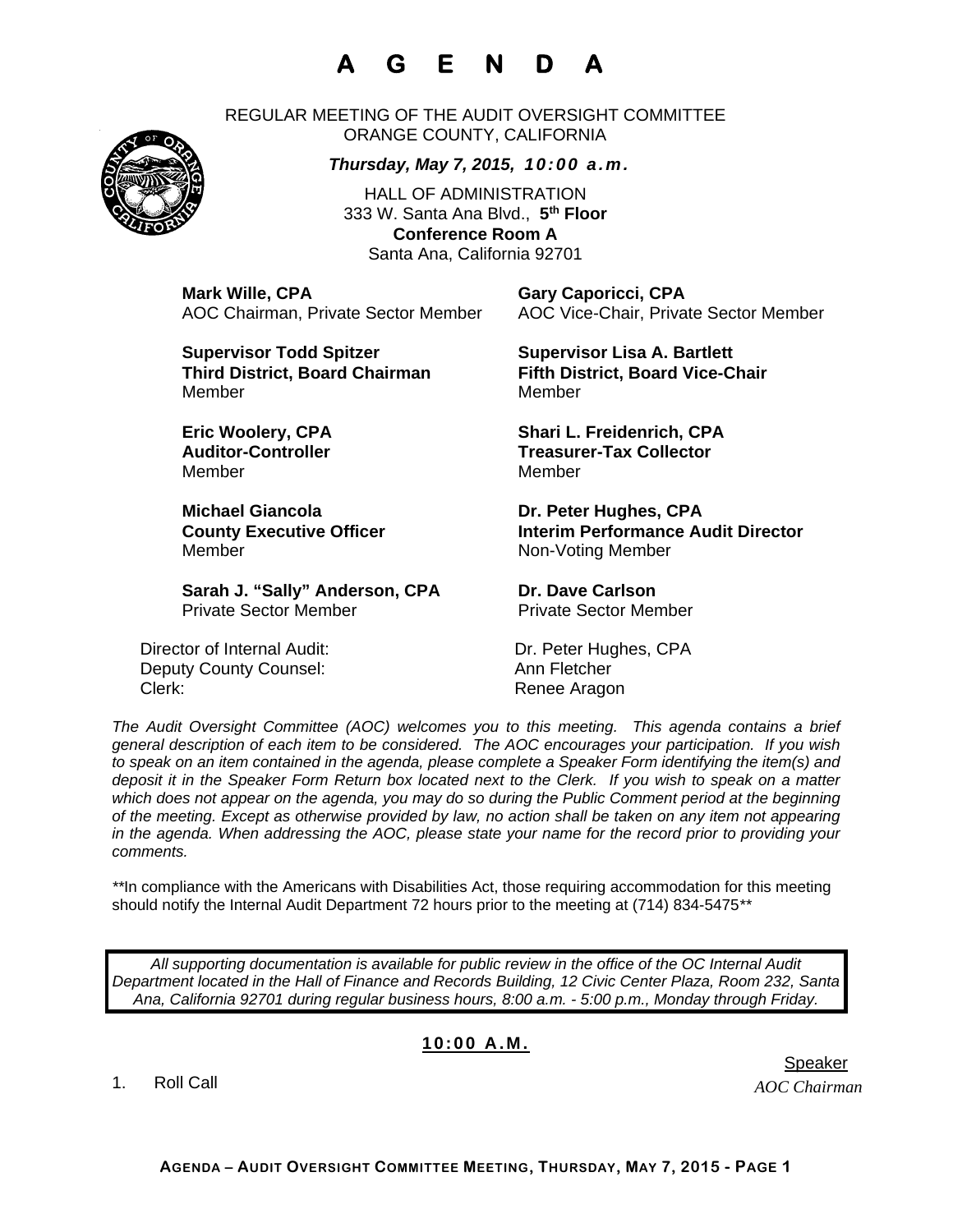# **A G E N D A**

REGULAR MEETING OF THE AUDIT OVERSIGHT COMMITTEE ORANGE COUNTY, CALIFORNIA

- 2. Approve Audit Oversight Committee regular meeting summary minutes of February 19, 2015.
- 3. Receive and file 2014 Single Audit Report, Engagement Letter for the 2015 Comprehensive Annual Financial Report (CAFR), and Required Communications from the External Auditors, from External Auditors, Macias, Gini, & O'Connell
- 4. Receive and file Follow-Up Status of Open External Auditor Findings (Directive AOC meeting 2/19/15, Item 3)
- 5. Receive and file Oral Status Report of AOC Subcommittee Review of Internal Audit Functions of the County of Orange (Board Directive, 11/25/14, Item 43; AOC meeting 2/19/15, Item 6)
- 6. Receive and file Bullet Points Communication Brief Updates for County Leadership from the Offices of Auditor-Controller and the OC Board of Supervisors' Internal Audit and Performance Audit Departments (AOC directive 2/19/15, Items 3 & 4)
- 7. Receive and file the Auditor-Controller's Internal Audit Charter and Audit Plan for the Auditor-Controller's Mandated Audits for FY 2015- 16.
- 8. Approve the Board of Supervisors' Internal Audit Department FY 15- 16 Annual Audit Plan and Risk Assessment
- 9. Receive and file the Internal Auditor's Annual Report for Fiscal Year Ending June 30, 2014
- 10. Approve OC Internal Audit Department FY14-15 3rd Quarter Status Report for the period July 1, 2014 through March 31, 2015 and approve 3rd Quarter Executive Summary of Audit Finding Summaries for the period July 1, 2014 through March 31, 2015 and receive and file Summary Highlights of Audit Reports Issued by Month for FY14-15 July 1, 2014 to March 31, 2015.
- 11. Approve 3rd Quarter FY14-15 External Audit Activity Quarterly Status Report for the Quarter Ended March 31, 2015.

**Public Comments** – *At this time members of the public may address the AOC on any matter not on the agenda but within the jurisdiction of the AOC. The AOC may limit the length of time each individual may have to Mark address the Committee.* 

*AOC Chairman, Mark Wille, CPA*  Speaker

*Macias, Gini & O'Connell Linda Hurley, CPA, Partner Katherine Lai, CPA, Partner* 

*Eric Woolery, CPA Auditor-Controller* 

*Mark Wille, CPA AOC Chairman* 

*Eric Woolery, CPA, Auditor-Controller Peter Hughes, CPA, Director of Internal Audit* 

*Eric Woolery, CPA Auditor-Controller* 

*Dr. Peter Hughes, CPA Director of Internal Audit* 

*Dr. Peter Hughes, CPA Director of Internal Audit* 

*Dr. Peter Hughes, CPA Director of Internal Audit* 

*Dr. Peter Hughes, CPA Director of Internal Audit* 

*Mark Wille, CPA AOC Chairman*